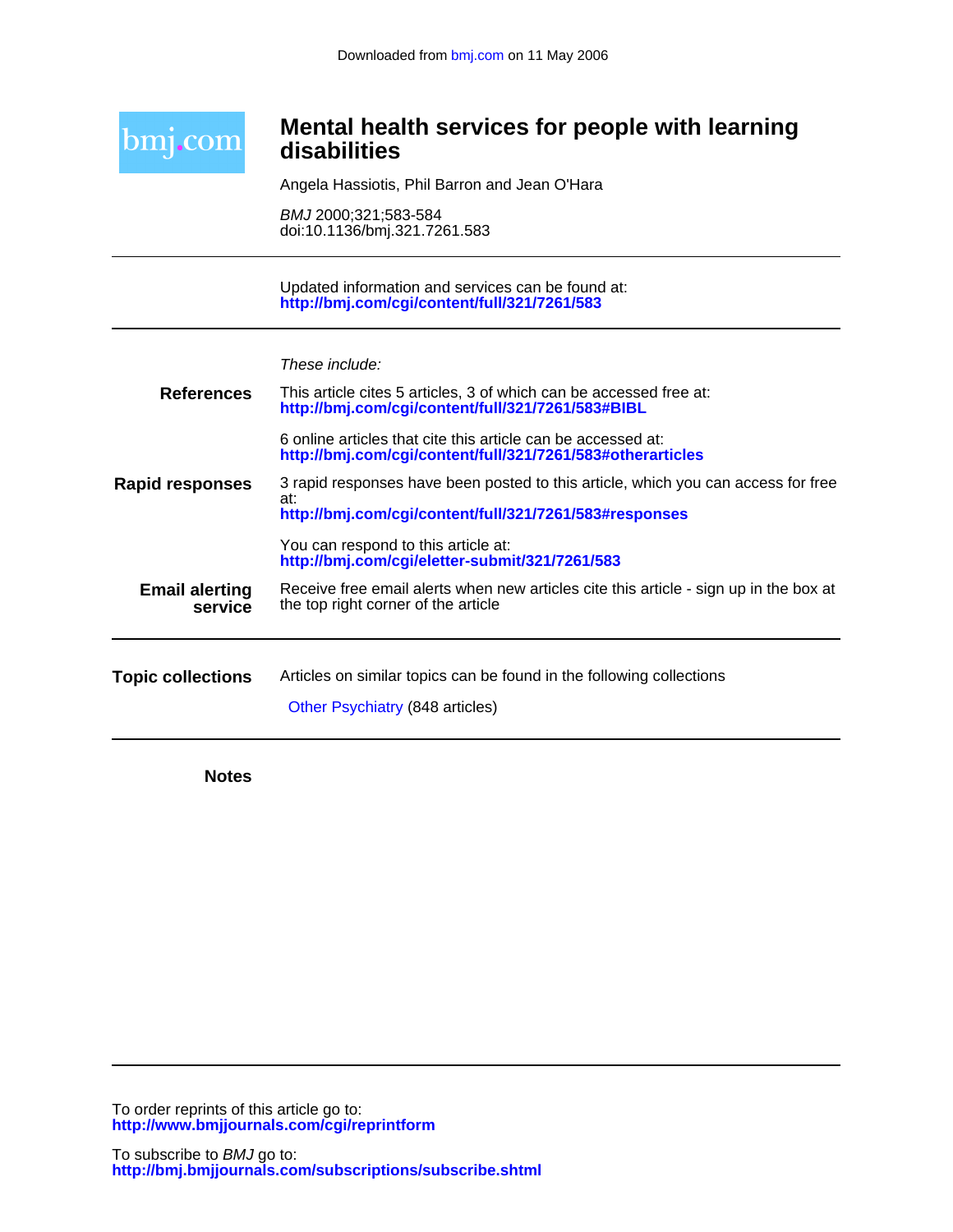reduced, or there is persistent bleeding.<sup>124</sup> Haemorrhoidectomy is done under general anaesthesia and may require admission to hospital.

Several operative techniques have been described.<sup>12</sup> Milligan-Morgan's open haemorrhoidectomy is most commonly used and is widely considered to be the most effective surgical technique for treating haemorrhoids.<sup>7</sup> Other techniques, such as Ferguson's closed haemorrhoidectomy and Parks' submucosal haemorrhoidectomy, are technically more complex.

The surgeon's choice of technique is primarily based on personal experience and technical training, and only a competently performed technique produces satisfying results.<sup>148</sup> If technical guidelines are rigorously followed, the feared complications associated with surgical procedures, such as anal stricture and sphincteric injuries, are largely reduced.<sup>9</sup> Furthermore, prophylactic metronidazole suppresses postoperative pain, increases patients' satisfaction, and allows them to return to work earlier.<sup>6</sup> Laser haemorrhoidectomy has no advantages over standard techniques; it is also quite expensive and no less painful.<sup>1</sup>

Studies suggest that stapled haemorrhoidectomy is an effective treatment, reducing postoperative pain, the length of hospital stay, and encouraging a rapid return to normal activities when compared with conventional haemorrhoidectomy.<sup>10 11</sup> This technique potentially provides a tool for reducing some of the complications associated with conventional surgery, provided that the operator has the technical experience. However, stapling increases operative costs; advanced surgical

skills are necessary; and there is a learning curve.<sup>12</sup> Stapled haemorrhoidectomy may cause a full thickness excision of the rectal wall and injuries to the anal sphincter, and it does not allow for the treatment of concomitant anal disease.

## Giuseppe Brisinda *surgeon*

Surgical Unit, San Salvatore Hospital, Viale G Verdi 27, 61100 Pesaro, Italy (gbrisin@tin.it)

- 1 Corman ML. *Colon and rectal surgery*. 4th ed. Philadelphia: Lippincott-Raven, 1998:147-205.
- 2 Beck DE. Hemorrhoidal disease. In: Beck DE, Wexner SD, eds. *Fundamentals of anorectal surgery*. 2nd ed. London: WB Saunders, 1998:237-53.
- 3 Salvati EP. Nonoperative management of hemorrhoids. *Dis Colon Rectum* 1999;42:989-93. 4 MacRae HM, McLeod RS. Comparison of hemorrhoidal treatment
- modalities: a meta-analysis. *Dis Colon Rectum* 1995;38:687-94. 5 Brisinda G, Maria G, Bentivoglio AR, Cassetta E, Gui D, Albanese A. A
- comparison of injections of botulinum toxin and topical nitroglycerin ointment for the treatment of chronic anal fissure. *N Engl J Med* 1999;341:65-9.
- 6 Carapeti EA, Kamm MA, McDonald PJ, Phillips RK. Double-blind randomised controlled trial of effect of metronidazole on pain after day-case haemorrhoidectomy. *Lancet* 1998;351:169-72.
- Milligan ETC, Morgan CN, Jones LE, Officer R. Surgical anatomy of the anal canal and operative treatments of haemorrhoids. *Lancet* 1937;ii:1119-1124.
- 8 Brisinda G, Civello IM, Maria G. Haemorrhoidectomy: painful choice. *Lancet* 2000;355:2253.
- 9 Maria G, Brisinda G, Civello IM. Anoplasty for the treatment of anal stenosis. *Am J Surg* 1998;175:158-60. 10 Rowsell M, Bello M, Hemingway DM. Circumferential mucosectomy
- (stapled haemorrhoidectomy) versus conventional haemorrhoidectomy: randomised controlled trial. *Lancet* 2000;355:779-81.
- 11 Mehigan BJ, Monson JRT, Hartley JE. Stapling procedure for haemorrhoids versus Milligan-Morgan haemorrhoidectomy: randomised controlled trial. *Lancet* 2000;355:782-5.
- 12 Fazio VW. Early promise of stapling technique for haemorrhoidectomy. *Lancet* 2000;355:768-9.

## **Mental health services for people with learning disabilities**

*A complete overhaul is needed with strong links to mainstream services*

Mental health services in the United Kingdom<br>are set for dramatic restructuring in the light<br>of recent government initiatives to improve<br>quality of care and equity of provision. National standare set for dramatic restructuring in the light of recent government initiatives to improve ards for promoting mental health and treating mental illness are designed to reduce the risk of future tragedies and improve the quality of life of people with mental illness.<sup>1</sup> But little thought has been given to the well documented mental health needs of people with learning disabilities.

In the age of institutional care the disturbed and challenging behaviour of people with learning disabilities was thought to be due to their living environment and their learning disability. Their care was greatly influenced by humanistic and philosophical ideas.2 The widespread closure of "long stay" hospitals for people with learning disabilities was accompanied by the creation of multidisciplinary community teams that tried to manage a wide range of physical and mental health needs.<sup>3</sup> Unfortunately, over the years, the specialist mental health provision for this group has remained fragmented, outside the mainstream mental health services, and delivered by organisations that have a poor understanding of the special needs of people with learning disabilities.4

Between 30% and 50% of people with learning disabilities may show a variety of behaviours, particularly challenging behaviour, that are precipitated by problems such as communication disabilities and physical and mental illness.<sup>5</sup> Challenging behaviour is a common reason why people with learning disabilities are relocated to costly residential facilities that are often far away from their families.

Mental disorders are also more prevalent in people with learning disabilities. In particular, rates of schizophrenia are three times higher than in the general population although there are few data about other types of mental illness.<sup>2</sup> In addition, there is evidence for a subgroup of patients with mental illness and borderline intellectual functioning who are difficult to treat in standard psychiatric services.<sup>6</sup> Attempts to integrate mental health provision for people with learning disabilities with generic mental health services have had only a limited impact in changing professional or service attitudes.<sup>7</sup>

A few joint inpatient schemes have been developed that admit people with learning disabilities who are mentally ill to adult mental health beds and provide extra support from a multidisciplinary learning disabilities team.<sup>8</sup> No systematic evaluation of these schemes has been carried out: anecdotal evidence

*BMJ* 2000;321:583–4